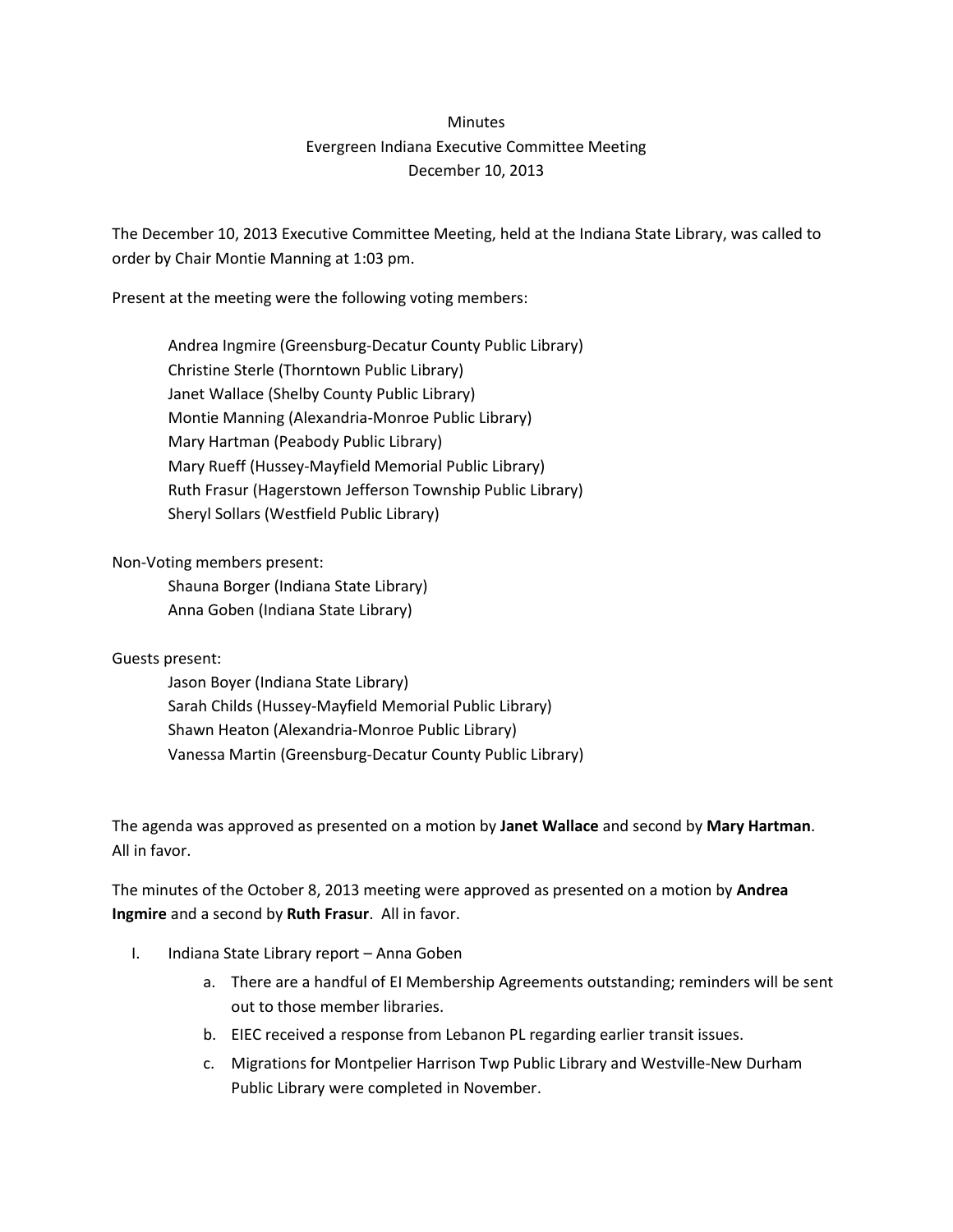- d. The automation project for Royal Center-Boone Twp Public Library is almost 20% complete.
- e. The Oct 12-14 deduplication affected approximately 13% of records; new filters decreased the number of mismerges significantly. There are plans to make deduplication process part of the regular maintenance program.
- f. Resource Sharing Committee met on October 11 and December 9. The next meeting will be March 24, 2014. Topics under discussion included redefining IN-SHARE eligibility, the Discovery 2 Delivery Conference, and a White Paper about setting a standard regarding resource sharing, especially among academic, special, and public libraries, to be presented at D2D.
- g. Unserved Taskforce- the Taskforce met via telephone on December 2, 2013 and developed the following statement: "Evergreen Indiana, in accordance with Indiana state law, actively promotes expansion of permanent library service to all Indiana residents." The primary concern beyond service is equity of funding for members. The Taskforce will meet again in January to discuss recommendations to the Executive Committee.
- h. Payment Project was rolled out to all member libraries on November 1. A resource page with Q&A, interlibrary contacts, and other helpful information has been made available. The Committee will hear a proposed regional support program during New Business.
- i. Server Hosting The RFP has put out for bid and bids should be coming in soon.
- j. 2013 Annual Report questions should be finalized this week. Work is underway on setting up reports for EI community to use to pull information so that uniform findings are reported. Libraries must be classified as in-standard to remain in Evergreen Indiana at this time. Some members are currently not in compliance for 2012.
- k. Training Report—there has been decreased attendance at live trainings overall, so EI will move toward asynchronous classes available on-demand with quarterly live classes. All classes are being updated to reflect the new ILS version. Upcoming classes will include an EI refresher class, a class on new features in v. 2.5, and dealing with difficult patrons.
- l. Evergreen International Conference will take place March 19-22 in Boston. EI members are encouraged to attend and represent EI in the international community.

## II. Committee reports

- Patron Services Committee Vanessa Martin reported that the next meeting will be December 17.
- Cataloging Committee—Sarah Childs
	- o The committee recommends that we continue accepting but not requiring RDA records for the time being as there isn't enough patron benefit to push for RDA presently. They are pleased with the results of the recent deduplication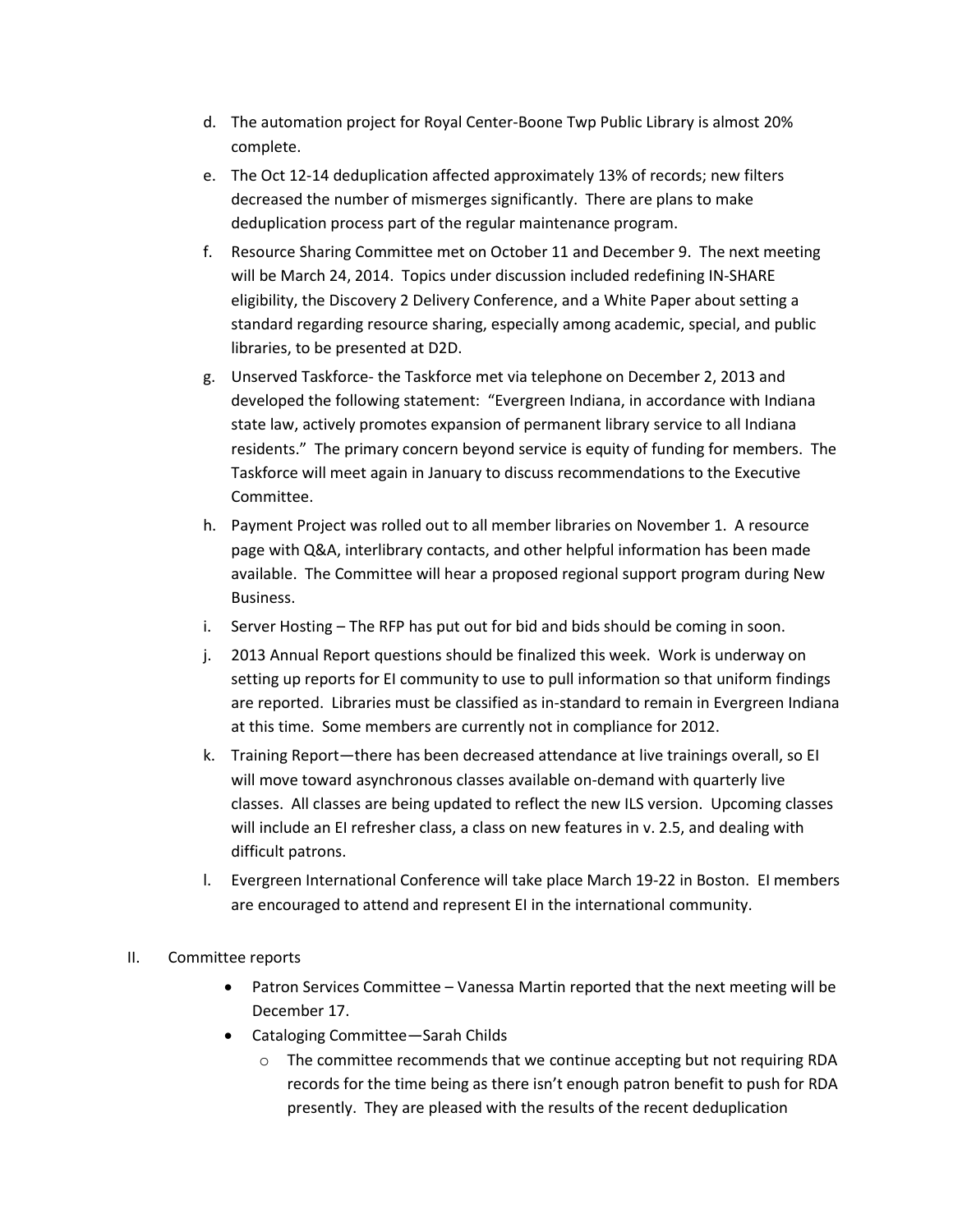project. There are concerns about the number of bibliographic records that are not affected by deduplication scripts; examples include media and pre-ISBN materials.

- eContent Committee Shawn Heaton reported that Kelly Ehinger has resigned from the committee. Hoopla met with committee and the service seemed impressive to many. All eIDC OverDrive 2011 balances have been spent.
- IT Jason Boyer reported that IT has been working with Emerald on the February 2.5 upgrade processes.
- III. Unfinished Business
	- a. Membership Fee—Anna Goben recommended forming a taskforce to provide a recommended membership fee model for a vote in February. The membership fee model must have 2/3 vote to pass. Andrea Ingmire suggested presenting EI members with at least two funding options for consideration. Mary Hartman, Ruth Frasur, Janet Wallace, and Anna Goben will develop a recommendation for the February Executive Committee meeting.
	- b. Regional Roundtables—There was further discussion for developing regional roundtable groups for administration and training purposes. Executive committee and subcommittee members serve as leadership for regional meetings. Executive Committee members were assigned regions and were asked to contact library directors regarding the Payment Project accounting and payment process.
	- c. MassLNC Ruth Frasur updated the EC on potential development to create better icons for the OPAC. ISL is unable to participate due to contractual obligations with Emerald. Seven Indiana libraries have committed \$4,500 to the project, but there is still a \$10,000 gap. Ruth will follow up with EI member libraries.

## IV. New Business

- a. OPAC Enhancements –Anna Goben shared the top results from the recent OPAC Enhancement Survey. Top requests in order of preference are: series information, cover images, summaries, Lexile rankings, a recommendation engine, tables of contents, awards, excerpts, and professional reviews. **Sheryl Sollars** moved with a second by **Janet Wallace** to pursue the enhancements in the proposed order; all in favor.
- b. Credit Card Payment Program Demo—The Credit Card Payment Program will roll out with the February 2.5 upgrade. Jason Boyer demonstrated the payment module for the EC. Bills paid online must be paid in full. The link sends the customer to the payment processor's site, which has an EI skin. Customers will not receive a detailed receipt but may go back to "My Account" to see itemized payments. Patron timeouts will be increased to 15 minutes, and reports will separate fines/fees vs. lost item payments.